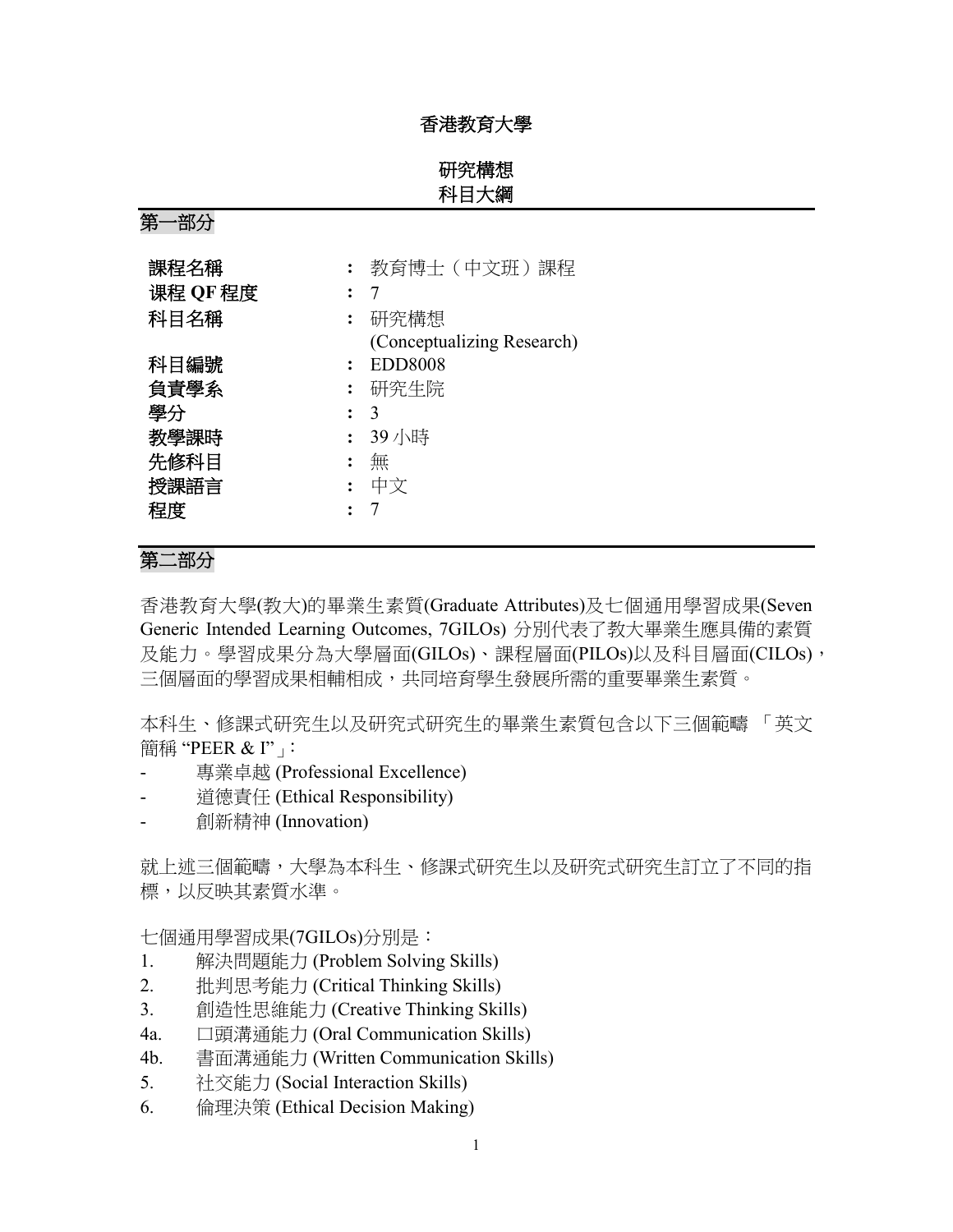### 7. 全球視野 (Global Perspectives)

## **1.** 科目概要

本課程旨在幫助學生辨識學術交流中的主要問題,理清研究思路和相關概念, 批判地評估研究報告,關注更廣泛的研究主題下的特定方面,從而在擬定研究 問題以及準確界定研究目的和目標等方面做系統性準備。由於參加本課程的學 生具備不同的背景、興趣和技能,並可能計劃在廣泛的領域從事研究,因此課 程會發掘及培養學生進行相關研究的能力,提供有針對性的專業建議,並提供 一個討論研究方法的共同平台。課程亦會討論教育和社會研究人員如何在研究 過程中做出道德決策,以及如何降低參與研究者的潛在風險。

### **2.** 預期學習成果

成功完成本課程後,學生應能夠:

- 成果一:批判地閱讀研究報告,並有根據地反思教育和社會研究的各種方法;
- 成果二: 探討有關不同研究探索背後的假設和理念;
- 成果三:審視並反思在相關背景下的各種議題,質疑公認的詮釋,展示資訊運 用的能力;
- 成果四:通過充分瞭解各種支撐教育、社會科學和人文科學的現代研究方法中 的主要爭論,對知識生成的各種途徑進行有根據的批判性評估;
- 成果五:從多個角度審視問題,並制定新的解決方案;
- 成果六:瞭解各種可用於自身研究的前沿研究設計、方法和技術;

成果七:區分研究中的倫理問題與其他價值觀將和,以及純粹的實證問題。

| J. | 内容 | 預期學習成果及教與學活動 |  |
|----|----|--------------|--|
|    |    |              |  |

| 教授内容            | 預期學習       | 教與學活動   |  |
|-----------------|------------|---------|--|
|                 | 成果 (CILOs) |         |  |
| 進行文獻綜述的不同方法     | 成果一        | 講座      |  |
|                 | 成果二        | 講師引領問答  |  |
|                 | 成果三        | 問題導向學習  |  |
|                 | 成果四        | 活動      |  |
|                 | 成果五        | 小組合作任務  |  |
|                 |            | 小組協同任務  |  |
|                 |            | 指導性研究活動 |  |
| 對不同類型的研究進行系統性審閱 | 成果一        | 講座      |  |
| 和批判性評估          | 成果四        | 講師引領問答  |  |
|                 | 成果五        | 問題導向學習  |  |
|                 |            | 活動      |  |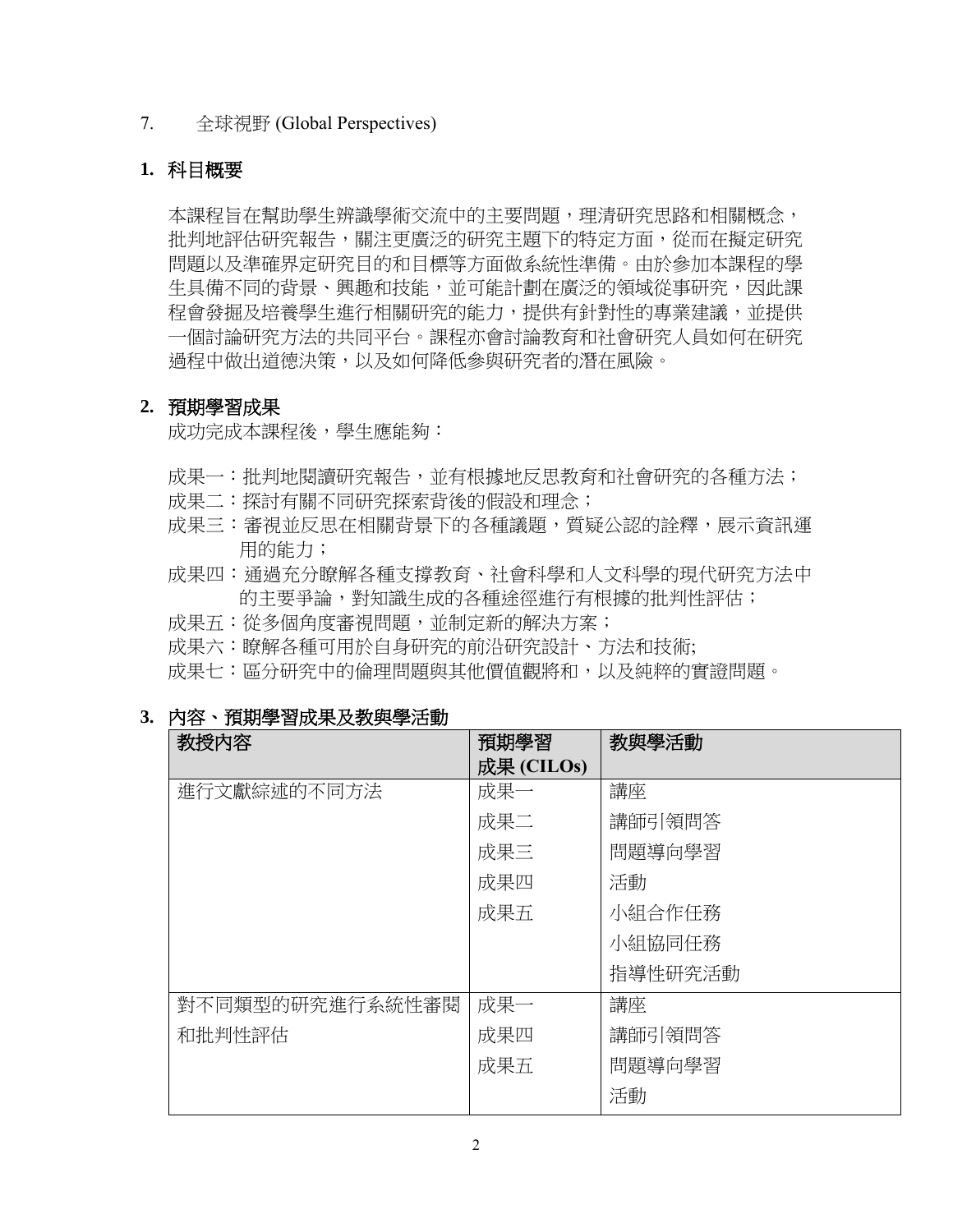|                 |     | 小組合作任務  |
|-----------------|-----|---------|
|                 |     | 小組協同任務  |
|                 |     | 指導性研究活動 |
| 理論構建和可檢驗性理論的鑒定; | 成果二 | 講座      |
| 從理論到假設的發展       | 成果四 | 講師引領問答  |
|                 | 成果五 | 問題導向學習  |
|                 |     | 活動      |
|                 |     | 小組合作任務  |
|                 |     | 小組協同任務  |
|                 |     | 指導性研究活動 |
| 研究策略和研究途徑       | 成果三 | 講座      |
|                 | 成果四 | 講師引領問答  |
|                 | 成果五 | 問題導向學習  |
|                 | 成果六 | 活動      |
|                 |     | 小組合作任務  |
|                 |     | 小組協同任務  |
|                 |     | 指導性研究活動 |
| 介紹做出道德決策的不同方法   | 成果七 | 講座      |
|                 |     | 講師引領問答  |
|                 |     | 問題導向學習  |
|                 |     | 活動      |
|                 |     | 小組合作任務  |
|                 |     | 小組協同任務  |
|                 |     | 指導性研究活動 |
| 研究倫理學的關鍵問題,其中包括 | 成果七 | 講座      |
| 道德誠信、科學和社會責任、參與 |     | 講師引領問答  |
| 研究者的利益、風險的比例、獲得 |     | 問題導向學習  |
| 知情同意、誘導的使用、欺騙的使 |     | 活動      |
| 用、資訊隱私和保密性      |     | 小組合作任務  |
|                 |     | 小組協同任務  |
|                 |     | 指導性研究活動 |
|                 |     | (並作報告)  |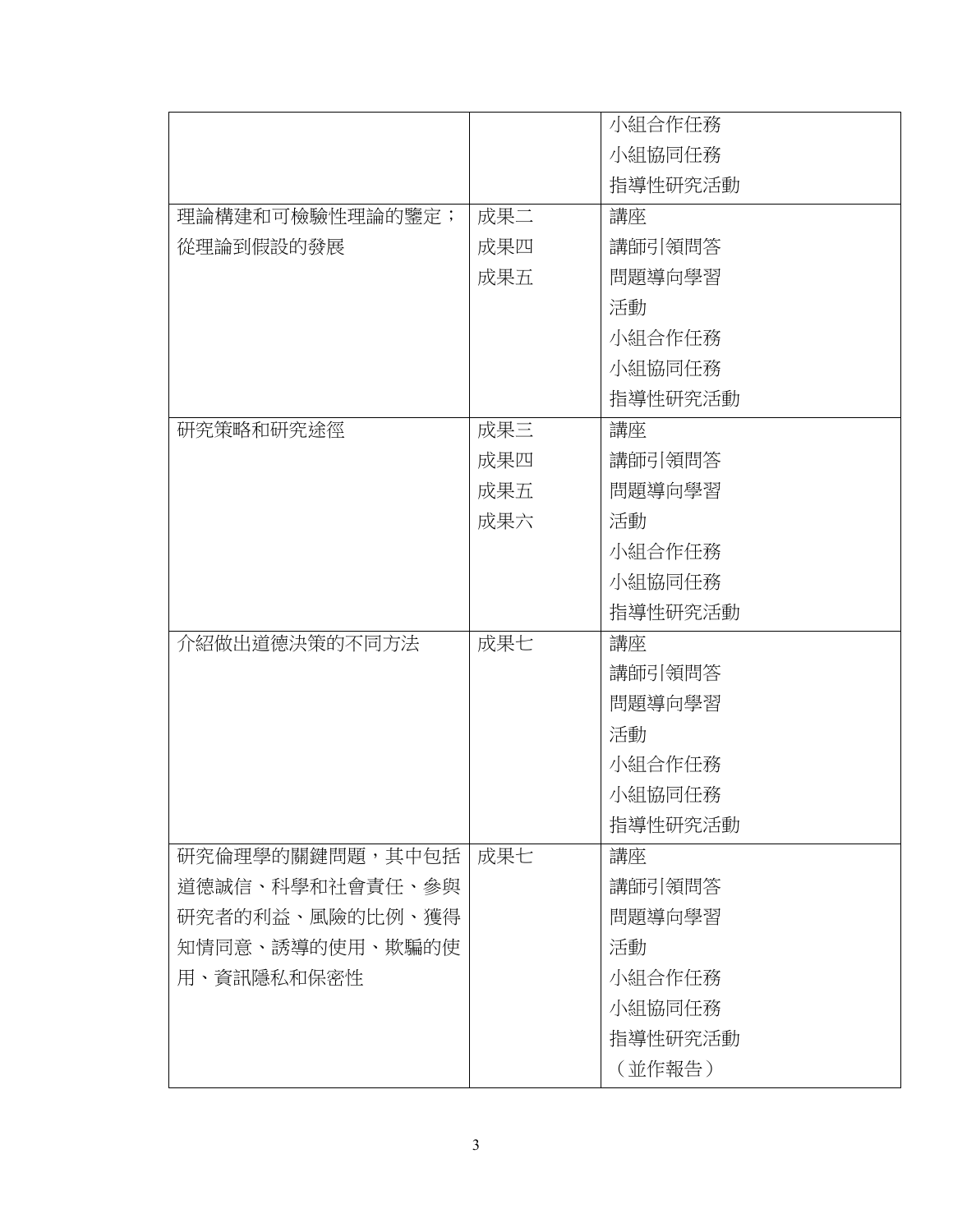### **4.** 評核

| 評核課業                         | 所佔比重 | 預期學習<br>成果 (CILOs) |
|------------------------------|------|--------------------|
| 文章評論:                        | 40%  | 成果一                |
| 要求學生從公認的期刊 (SSCI 或 SCI 優先) 辨 |      | 成果二                |
| 識一篇實證研究(有數據生成)的文章,並對         |      | 成果三                |
| 其進行評論。                       |      |                    |
| 作業:                          | 40%  | 成果四                |
| 將就課程內容涵蓋的主題設置一系列的問題,         |      | 成果五                |
| 學生可選擇相關問題提交作業。               |      | 成果六                |
| 口頭匯報                         | 20%  | 成果七                |

#### **5.** 指定教科書

無

### **6.** 推薦書目

## 出版書籍

- Creswell JW. (2004) Educational research: Planning, conducting and evaluating quantitative and qualitative research (2nd ed.) Cliffs, NJ: Prentice Hall.
- Flyvbjerg B, Sampson S. (2001) Making Social Science Matter: Why Social Inquiry Fails and How it Can Succeed Again. Cambridge, UK: Cambridge University Press.
- Herr KG, Anderson GL (2005). The Action Research Dissertation: A Guide for Students and Faculty. Thousand Oaks, CA: Sage.
- Israel M, Hayes I. (2006) Research ethics for social scientists. Thousand Oaks, CA: Sage Publications.
- Nosich, G. (2005). 学会批判性思维 *:* 跨学科批判性思维教学指南 (第 1 版. ed., 基础教育改革与发展译丛. 教学模式与方法系列). 北京市: 中国轻工业出 版社
- Patten, M. (2003). 研究方法 (初版. ed., 護理叢書; F201). 台北市: 華騰文化股份 有限公司.
- Pring, R. (2008). *教育研究的哲学* (第 1 版. ed., 京师教育哲学译丛). 北京: 北京 师范大学出版社.
- Ruane, J. (2007). *研究方法概論* (初版. ed., 研究與方法). 台北市: 五南圖書出版 股份有限公司.
- Wallen NE, Fraenkel JR. (2001) *Educational Research: A Guide to the Process*